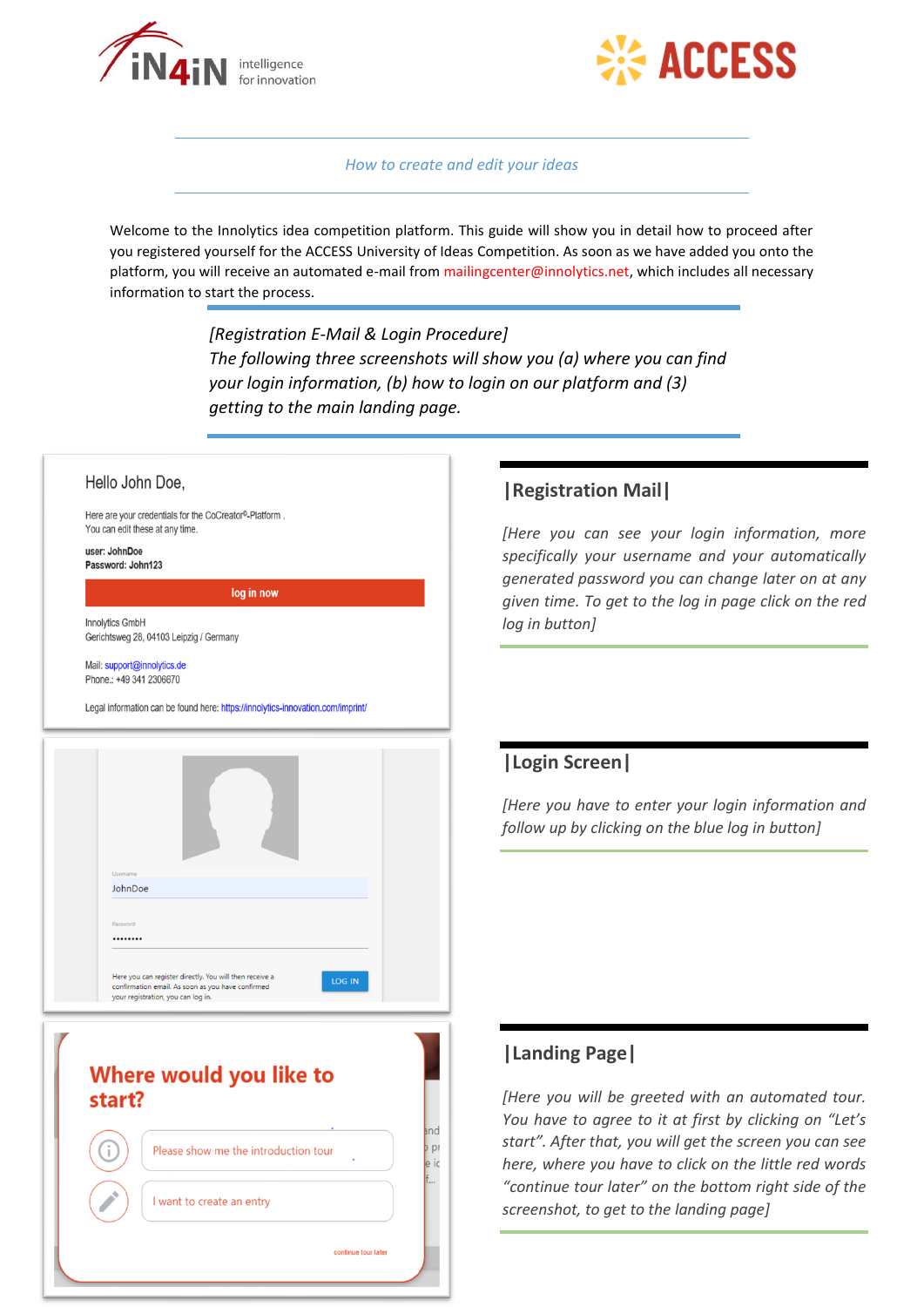



#### *[Creating your idea]*

*The following screenshots will show you (a) where you can find some general information about the competition and how to generate your idea, (b) how to edit your idea by integrating necessary information and (c) how to add your team members, if there are others.*

| ппогуска<br>innovation<br><b>NEW</b><br>software                                                                                                                                                                                                                               |
|--------------------------------------------------------------------------------------------------------------------------------------------------------------------------------------------------------------------------------------------------------------------------------|
| Home                                                                                                                                                                                                                                                                           |
| <b>Information ACCESS</b><br>1<br><b>Employability Idea</b><br>Competition                                                                                                                                                                                                     |
| Ideas                                                                                                                                                                                                                                                                          |
| Θ<br>My Page                                                                                                                                                                                                                                                                   |
| $\bullet$<br>Community                                                                                                                                                                                                                                                         |
| <b>DEVELOP AN IDEA (ACCESS IDEA COMPETITION)</b><br>Title<br>Fill in the title of your idea and select some tags from below if you want<br>Education Academia UBL Career Enhancement Curriculum Innovation E-Learning E-Tools<br><b><back b="" selection<="" to=""></back></b> |
| <b>DEVELOP AN IDEA (ACCESS IDEA COMPETITION)</b>                                                                                                                                                                                                                               |
| Summary                                                                                                                                                                                                                                                                        |
| Title More money for the teachers<br>≡                                                                                                                                                                                                                                         |
| Contribution roles<br>Ť                                                                                                                                                                                                                                                        |
| Description the title says it all<br>⋿                                                                                                                                                                                                                                         |
| $\bullet$<br>Pictures/Videos                                                                                                                                                                                                                                                   |
|                                                                                                                                                                                                                                                                                |

#### **|Find more Information|**

*[On the left side of the page, you can see a symbol framed as an "I" for information about the Competition. You can click on it to receive some general information. To create your new idea you have to click on the blue "NEW" button at the top of your screen]*

### **|Create your idea|**

*[You will be asked to give your idea a name and to choose some tags who might relate to it. Choose those as you like. Not seen on this screenshot here, but close on the right you have to finish this step by clicking on the blue button "ACCEPT"]*

*This is followed by another window where you can add a description of your idea. You can add something right away or change it later on.*

*Than you see a short summary, where it is possible to change the information you already put in and to add for example a picture to visualize your idea better. The option with the picture leads you to a section where you can enter specifics words to get some different and free to use pictures. If you want to finish this part just click on "save" at the bottom right of this window.*